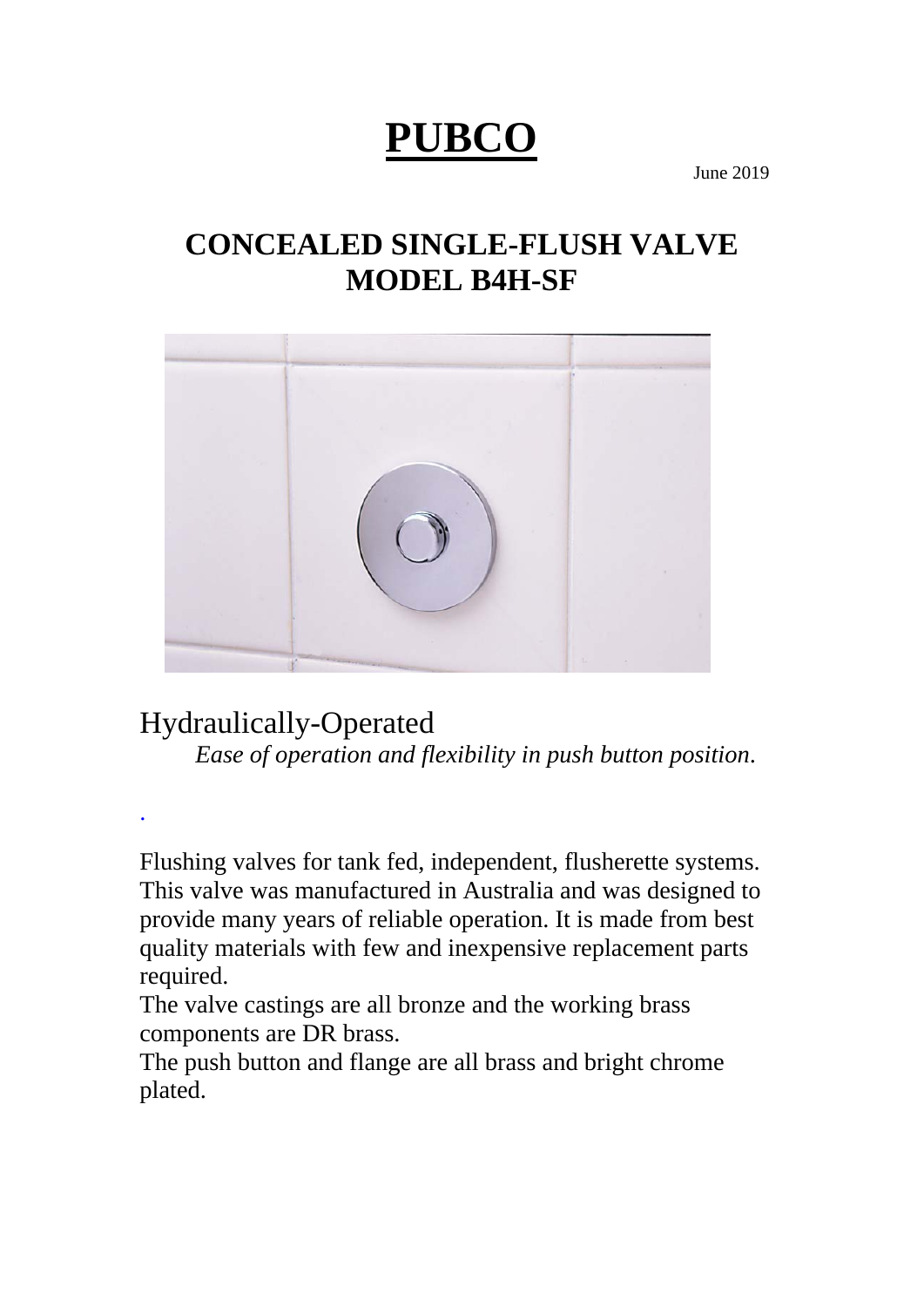## **SPECIFICATIONS**

#### **PRESSURE** 30 to 300 kPa static pressure.

Pipe sizing must be adequate to provide a minimum flow pressure of 24 kPa and must be verified by qualified designers.

### **INLET AND OUTLET CONNECTIONS (40mm nom.)**

Inlet thread is 1 ½ inch BSP female and outlet is 1 ½ inch BSP male with compression rubber seal for sealing 1 ½ inch tubing. Adjustable coupling with the stop valve to give a centre distance of 127 mm +/- 10 mm.





#### **BUTTONS**

Buttons were available to suit any wall type from panels to brick or block construction and were supplied to suit a specified type of wall.

The push buttons are approx. 25mm dia. and the surround flange is 75mm dia. for a brick wall and 50mm dia. for a panel wall.

## **CAVITY SPACE AND ACCESS**

Minimum to be  $400 \times 400 \times 200$  mm Access panels must be 400 x 400 mm minimum to provide workable access.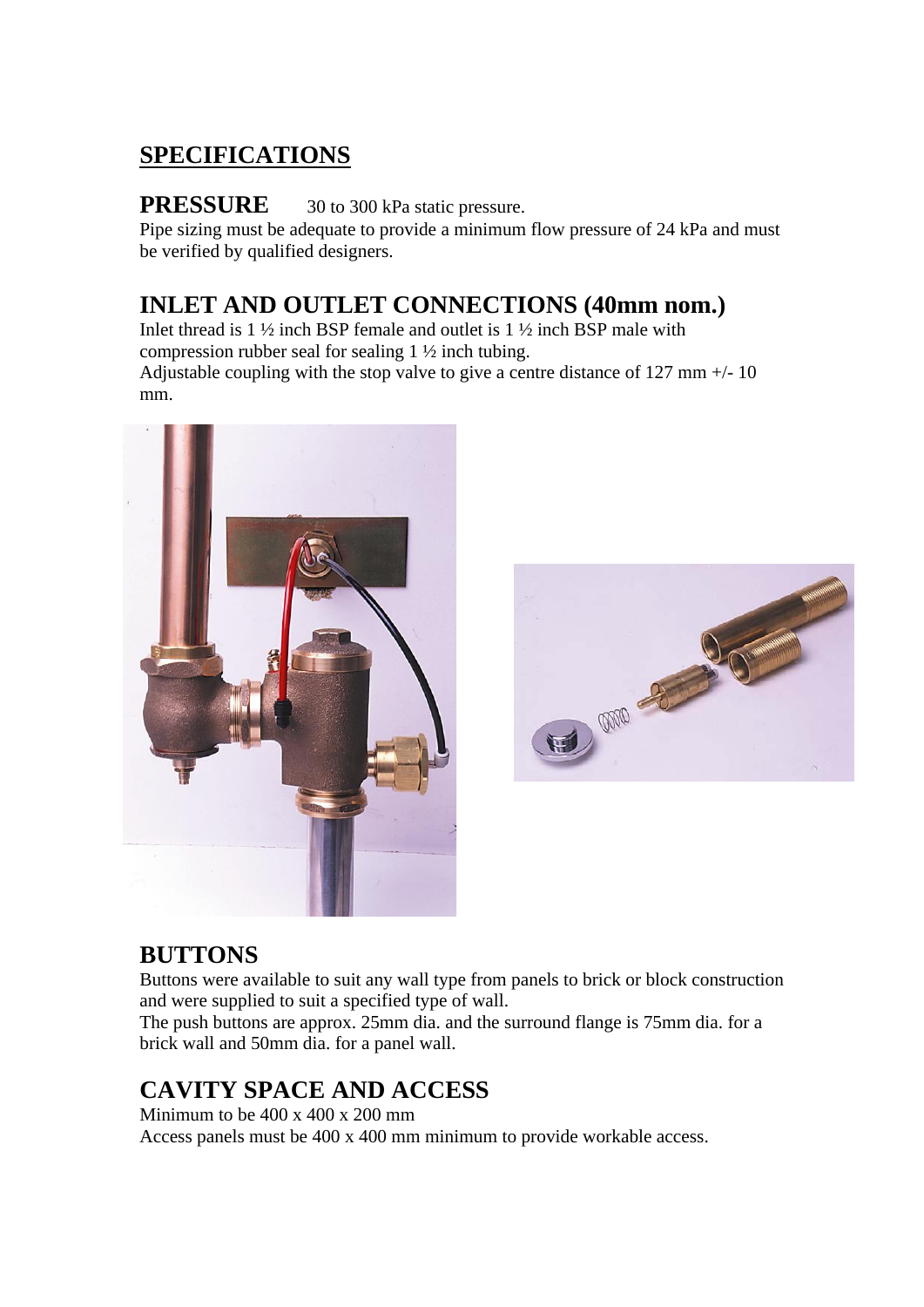## **VOLUME**

Volume was factory set at the specified volume.

The pipework must have a  $1 \frac{1}{2}$  inch(40 mm nom.) feed line to the valve and the reticulation pipework must be of sufficient size to provide a minimum flow rate of 1.3 litres per second for a 6.0 or 4.5 litre pan, allowing for simultaneous use.

The Pubco single-flush flush valve can be volume adjusted between 4 and 9 litres 4.0 litre 3 star WELS rating<br>5.5 litre 1 star WELS rating 1 star WELS rating (Maximum allowed)

#### **VALVE ONLY LESS STOP VALVE**

Valve only can be purchased as a spare part for existing installations. They can only be fitted to a Pubco stop valve and coupling type must be confirmed.

#### **MAINTENANCE**

The internal valve components remain identical to the existing Pubco valve and this is an advantage for servicing needs. The actuators are new but should only require a U cup and seal for maintenance. The buttons provide a long life and the cartridge can be purchased or the unit serviced with a special tool and standard O-rings. All parts are available to purchase or Pubco can service any part in our premises.

#### **WARRANTY**

The Pubco flush valve is guaranteed against manufacturing or material defects for a period of 1 year. This is a conditional warranty. Please contact Pubco for full details.

PUBCO PRODUCTS AND ENGINEERING 3A SOUTH ST, RYDALMERE NSW 2116 T 02 9684 2182 F 02 9638 2764 E-mail sales@pubco.com.au